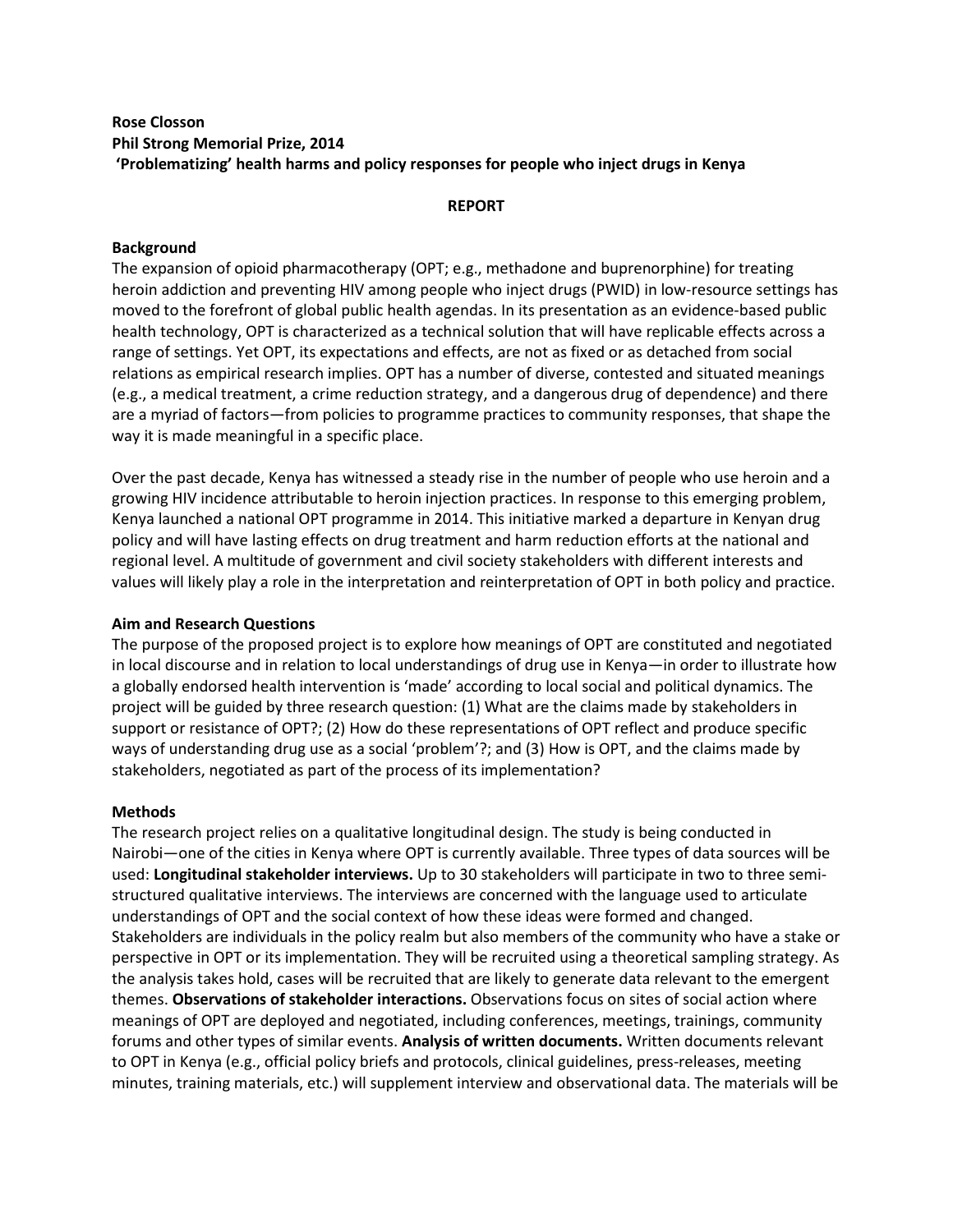identified through systematic internet searches, electronic databases), observations, and professional contacts.

All sources of data will be analysed using a thematic approach. It will be coded using Atlas ti qualitative software. Analytic memo writing will be used to explain codes, reflect on connections between cases, and develop ideas about emerging themes. The analysis will be guided by Carol Bacchi's *What's the Problem Represented to Be?* (2009) —a poststructuralist framework for policy analysis that is based on Foucault's Theory of Problematisations. It is used to examine the conceptual premises and underlying presuppositions of policies.

# **Progress**

The London School of Hygiene & Tropical Medicine (LSHTM) upgrading report and seminar presentation for the research project were prepared from September to December 2015. The upgrading seminar was held in January 15, 2015 and was accepted without revisions. I obtained approval from the LSHTM Research Ethics Committee on March 4, 2015 and the Scientific Ethics and Research Unit at The Kenya Medical Research Unit on June 12, 2015. In April 2015, I accompanied my supervisor on a three-week orientation trip to Nairobi to meet with potential collaborators and learn more about the organisations and institutions involved in OPT implementation in Kenya. The first round of data collection began on June 15, 2015 and continued through September 15, 2015. During that time, I interviewed 22 stakeholders and completed 18 observations. Due to travel restrictions imposed by the UK Foreign Office, I was not permitted to conduct field work in Malindi, Kenya. Focusing on Nairobi proved advantageous. It gave me time to establish meaningful relationships with the stakeholder community and afforded a deeper, more thorough exploration of social and political factors shaping OPT implementation at the national and city-level. The second round of data collection is planned for December 2015.

# **Findings from Preliminary Analysis**

The following is a summary of emergent themes based on a preliminary analysis of data collected up until this point.

- OPT as a temporary state of transition. Usually said to last up to two years before recovery is achieved and an equilibrium or normalcy restored. In terms of how the story of OPT is made, this state of transition is a visible effect, and can be seen. People transition: they are cleaner, healthier. The positive effects can be witnessed (and shown); they are beyond question.
- And in terms of how these narratives might cast OPT's potential, there might be a cultural tendency – according to some – for promises of 'breakthrough' linked 'quick fixes' to community problems for which 'outside' new technologies offer options. A counter narrative here then is concern that patients, as well as some clinicians, anticipate immediate and lasting results. The treatment of withdrawals, for instance, does not equate with long-term recovery, a distinction lost in expectations of a quick fix to addiction. As OPT's implementation progresses, there can be a revision (and a rationing) of expectation.
- OPT framed in relation to a narrative of addiction recovery hope rather than harm reduction or HIV prevention. Given the norm of relapse linked with rehab, OPT engenders hope as a better recovery alternative. Rehab is presented as failing to prevent relapse through its incapacity to stave off withdrawals, whereas OPT promises sustained recovery through its management of opiate withdrawals. An emerging narrative envisions recovery made "easier" by OPT.